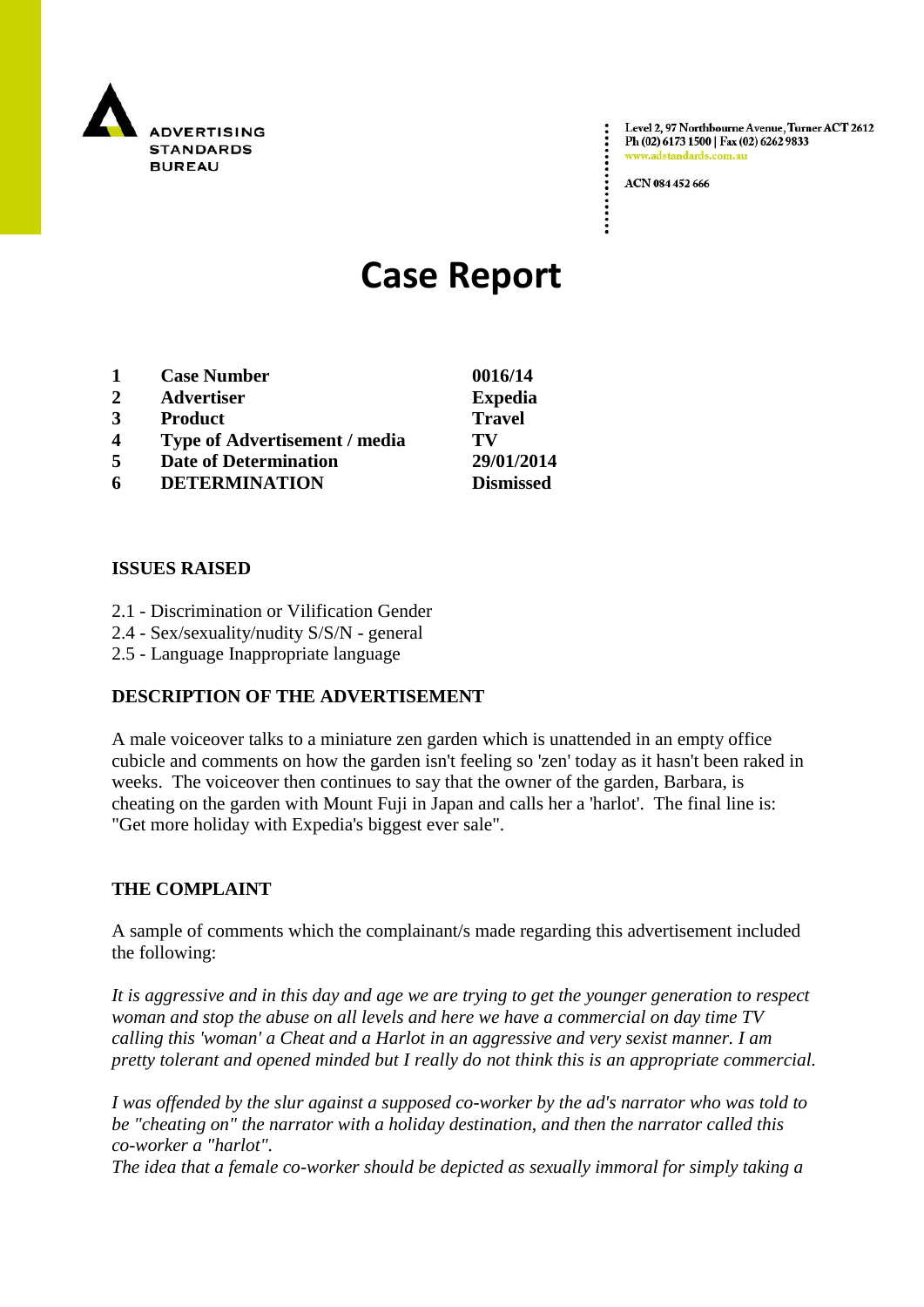*holiday and therefore unable to fulfill the work for her male colleague is totally offensive. I deplore the use of harlot towards a women who obviously works in an office space, on the basis of her male co-worker being inconvenienced. It is demeaning to women in the work place.*

*Near the beginning there is a reference about sexual violence of being "raked". Near the end there is the use of the word "harlot". As a women and a teacher I find this wording to be demeaning and the inferences unacceptable. How can we expect people in our society to show respect, especially towards women, when this style of language usage is allowed to be uncontested in the public arena?*

## **THE ADVERTISER'S RESPONSE**

Comments which the advertiser made in response to the complainant/s regarding this advertisement include the following:

*We refer to your letters regarding complaints received by your office in connection with the Biggest Ever Sale advertisement encompassing the neglected stationery theme, specifically, the 30 second neglected Zen garden television advertisement ("Advertisement").* 

*Expedia, Inc and its subsidiaries (including Expedia Australia Pty Limited)("Expedia") take their responsibility as an advertiser very seriously and makes extensive efforts to understand and appropriately cater to community concerns and issues, including by having in place our own stringent internal review and approval process.* 

*Expedia wishes to assure the Advertising Standards Bureau ("ASB") that it does not in any way encourage discrimination or vilification of any kind, or use of strong or obscene language. We are conscious at all times of ensuring that our work and advertising practices afford respect to all sections of the community.* 

*Accordingly, we respectfully disagree with the characterisation of the Advertisement as:* 

*(a) portraying women in a way which discriminates against or vilifies women on account of gender; and/or.* 

*(b) using strong or obscene language.* 

*We have carefully considered the AANA Code of Ethics ("AANA Code") and assessed its provisions against the content of the Advertisement. We submit that the Advertisement does not breach the AANA Code on any of the grounds set out in the AANA Code.* 

*The Advertisement - Theme of the Advertisement* 

*The Advertisement is one in a series of television advertisements that promote Expedia's annual Summer Sale. The annual Summer Sale is the largest sale campaign conducted by Expedia each year, with this year's Summer Sale representing the biggest ever sale undertaken by Expedia in the Australian market to date.* 

*A core theme the Advertisement seeks to promote is the idea of abandoning one's workplace, and the neglected feelings portrayed by the associated abandoned stationery, as its owner*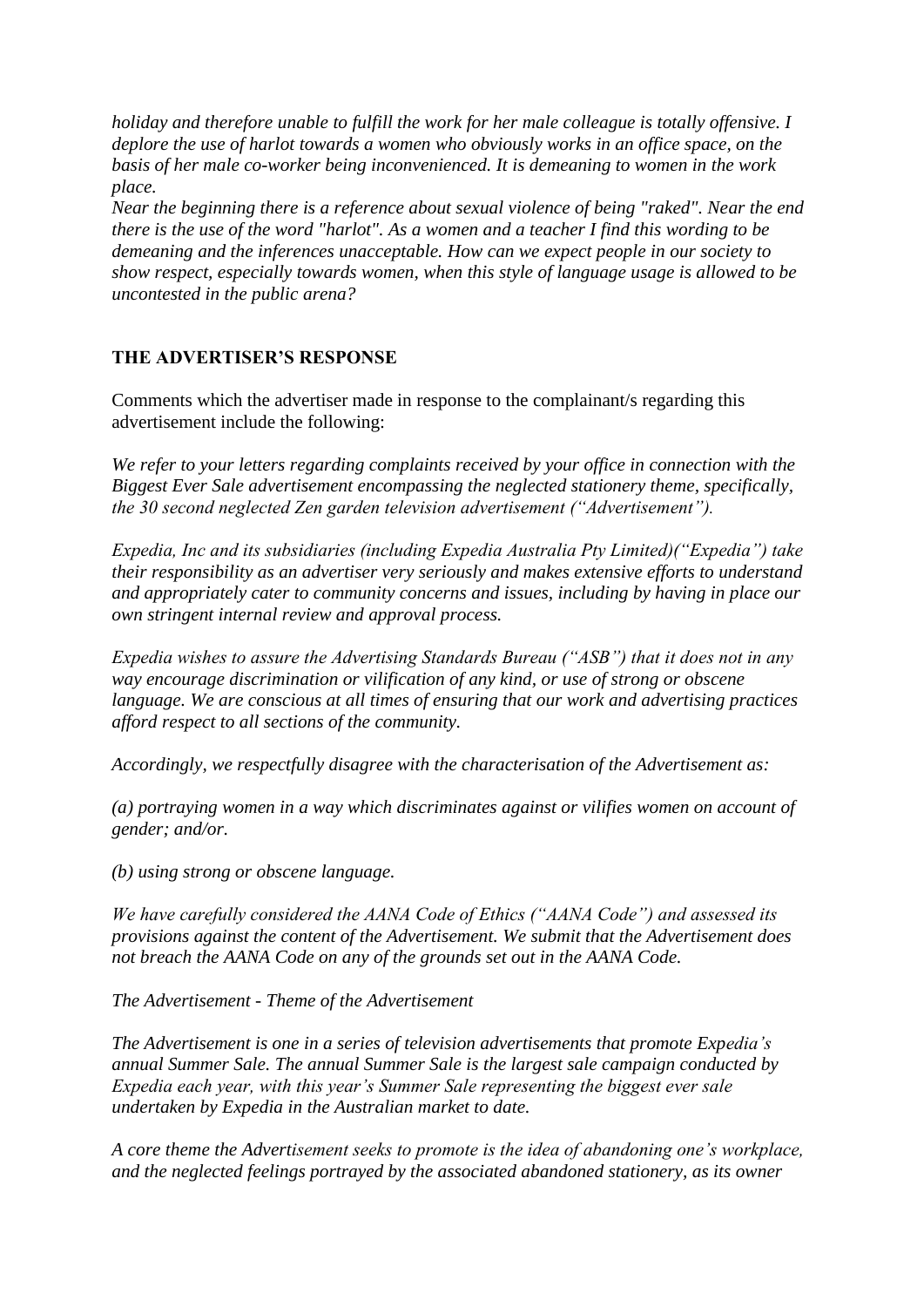*holidays in a more exciting destination. In the Advertisement, the audience is given an "insight" into the negative feelings of Barbara's miniature Zen garden, as Barbara has abandoned it for Mt Fuji in Japan.* 

*Barbara is a fictitious character and is not shown in the Advertisement. The only image shown for the duration of the Advertisement is the miniature Zen garden which sits in a dimly-lit office cubicle. The Advertisement is clearly imaginary and tongue-in-cheek, as it portrays a talking Zen garden. The thoughts of the Zen garden increase in cynicism towards Barbara, its neglectful owner, culminating in the Zen garden stating that Barbara is a, "harlot". Concerns have been raised in connection with the use of that term. We note that the word "harlot" is not generally considered an expletive.* 

*While the term "harlot" arises from Old French and was used in the context of vagabonds, Expedia acknowledges that it is also used to refer to a promiscuous woman. However, in this Advertisement, the word is not used in a sexual context. Rather, the use of the word "harlot" is suggestive of Barbara's indiscriminate or casual approach to the mentioned Japanese icons (i.e. abandoning the Zen garden for Mt Fuji) and is used to capture the tone and theme of the campaign. We do not therefore agree that the use of the term is discriminatory against women.* 

*Contrary to any suggestion by the complainants, the word "harlot" it not used in a sexual or degrading manner and does not in any way imply that the fictitious Barbara is sexually promiscuous. We do not consider that the language used is obscene or strong. The word is merely used to reinforce the bitterness of the abandoned miniature Zen garden.* 

*We consider that many people would identify with the humorous and light-hearted imaginary sentiments of the abandoned miniature Zen garden. We consider further that by virtue of its light-hearted and amusing nature, the Advertisement is not denigrating or negative towards Barbara, women generally, or anyone else.* 

*In relation to the additional claim that the Advertisement breaches section 2.4 of the AANA Code of Ethics, we have reviewed the Advertisement in the context of that section and confirm that we disagree with the claim. In this regard, the Advertisement does not contain any sexually explicit imagery or language. In particular, neither the words "raking" nor "harlot" are used in a sexual context or with any innuendo.*

*Given the nature of the Advertisement as described above, we therefore strongly refute any suggestion that the Advertisement breaches the AANA Code, or that it any way offends against prevailing community standards (the relevant measure under the AANA Code).* 

*While we apologise for any offence which may have been caused to the complainants, on this occasion we believe that the Advertisement is consistent with the AANA Code and with the prevailing community standards.* 

*We further note that the Advertisement is no longer being aired on television.* 

*We thank the Advertising Standards Bureau for bringing this matter to our attention and if we can provide any further information regarding the Advertisement please do not hesitate to*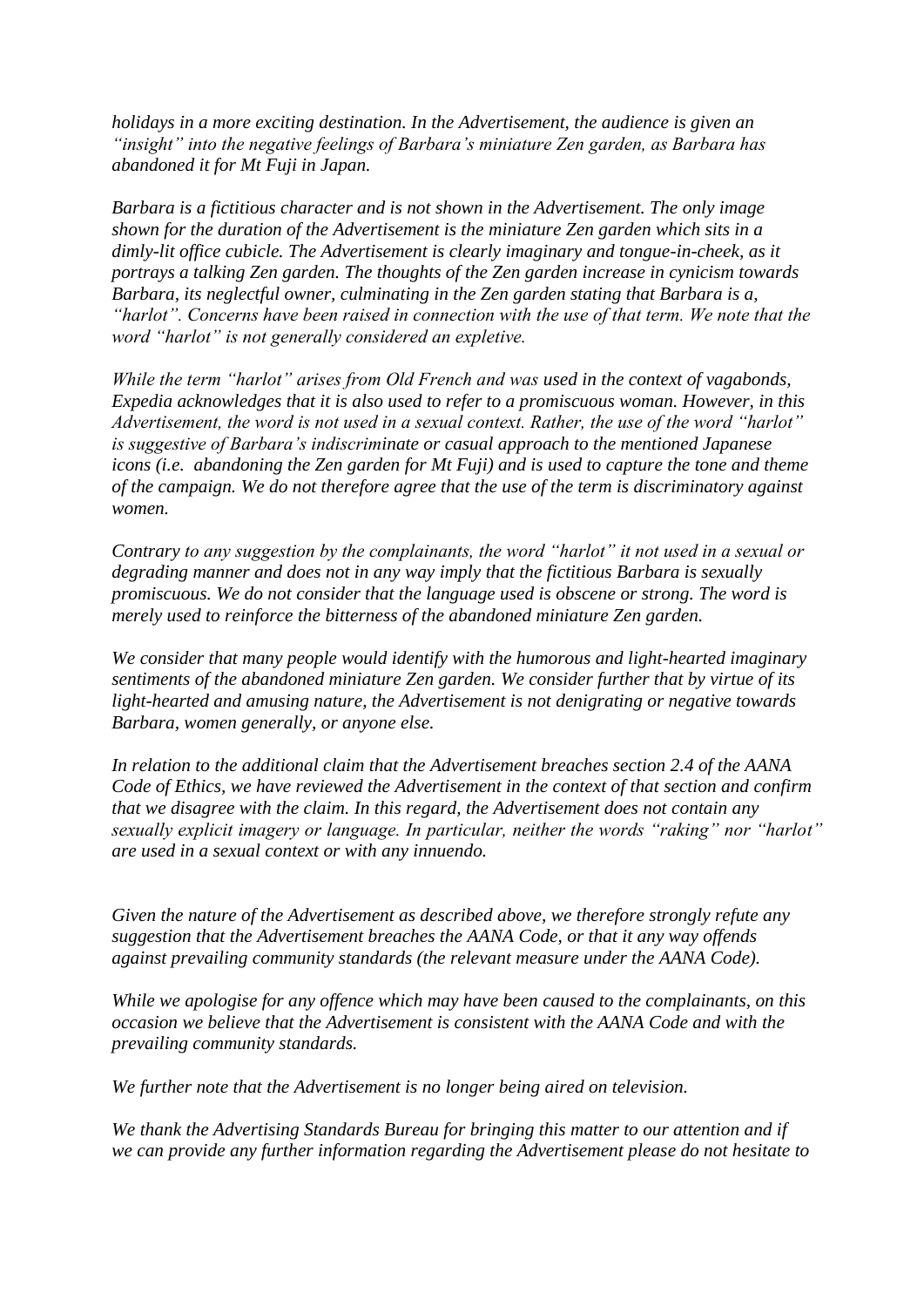*contact us.*

#### **THE DETERMINATION**

The Advertising Standards Board ("Board") considered whether this advertisement breaches Section 2 of the Advertiser Code of Ethics (the "Code").

The Board noted the complainants" concerns that the advertisement refers to a woman as a harlot which is demeaning and not appropriate and that there is a reference to being 'raked' which is suggestive of sexual violence.

The Board viewed the advertisement and noted the advertiser's response.

The Board considered whether the advertisement complied with Section 2.1 of the Code which requires that 'advertisements shall not portray or depict material in a way which discriminates against or vilifies a person or section of the community on account of race, ethnicity, nationality, gender, age, sexual preference, religion, disability, mental illness or political belief.'

The Board noted that the advertisement refers to a woman called Barbara as a harlot because she has gone on holiday and left her mini Zen garden unattended in her office.

The Board noted that the Macquarie dictionary"s definition of harlot is, "a promiscuous woman; a female prostitute."

The Board noted that in this instance the reference to harlot is made in the context of a woman who has gone on holiday and that we do not see this woman or what she is doing whilst on holiday. The Board considered that this lack of visual image of the woman being talked about results in an overall impersonalised reference to a woman which is not discriminatory or vilifying.

The Board noted that the context of the advertisement is a talking Zen garden complaining about being neglected. The Board considered that this is clearly seen in the advertisement as a humorous and unrealistic situation and gives a humorous context to all of the comments made.

The Board considered that the advertisement did not portray or depict material in a way which discriminates or vilifies a person or section of the community.

The Board determined that the advertisement did not breach Section 2.1 of the Code.

The Board considered whether the advertisement was in breach of Section 2.4 of the Code. Section 2.4 of the Code states: "Advertising or Marketing Communications shall treat sex, sexuality and nudity with sensitivity to the relevant audience".

The Board noted the complainant"s concern that the reference towards the beginning of the advertisement to being "raked" is suggestive of sexual violence. The Board noted that the